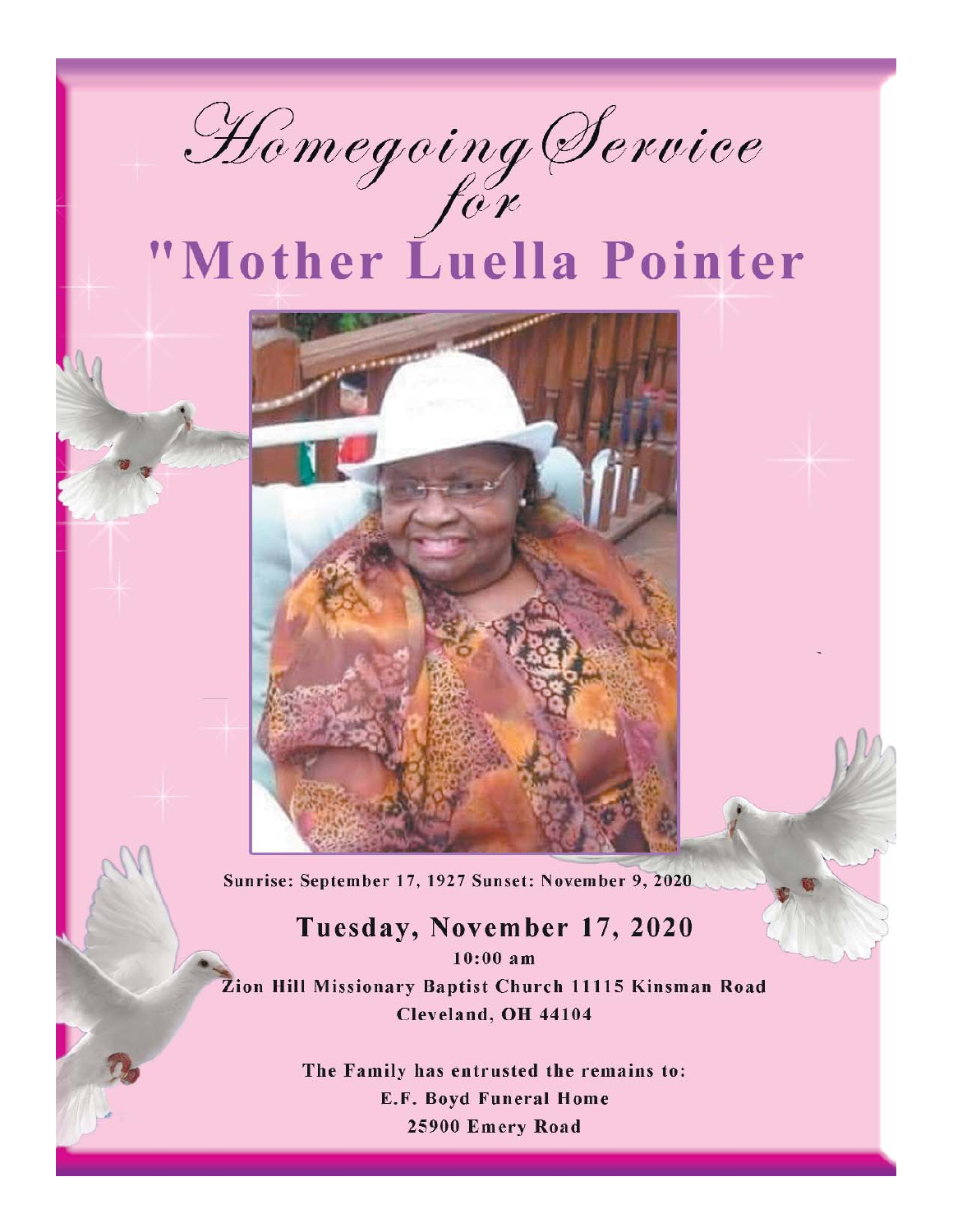## **ORDER OF SERVICE**

Music Prelude **Officiant** Pastor T. Frazier-Davis, United Faith Missionary Baptist Church Processional Family Seating Prayer of comfort Elder Grady Stevenson Damacus Road Ministries C.O.G.I.C. Scripture Reading Old & New Testament Scripture Elder Larry Jemison, New Direction C.O.G.I.C Remarks Pastor Maxwell, Affinity Baptist Church Pastor Rufus Webb, New Direction C.O.G.I.C. Pastor Cecil Gamble, Greater Mount Calvary C.O.G.I.C Music Selection Randall Priest The family Tributes Children Musical Selection Pastor Michelle Moore Cathedral Worship Center Obituary Reading Lady Shannon D. Davis The Family Tributes Grandchildren Music Selection Granddaughter Chanel Pointer Proclamation Mayor Frank G. Jackson & City Council Councilman Blaine Griffin Cards and Resolutions Lady Shannon D. Davis Musical Selection Marla Travick Eulogistic Message Pastor James Powell, New Beginning Church of Holiness, Chicago, Illinois

Recessional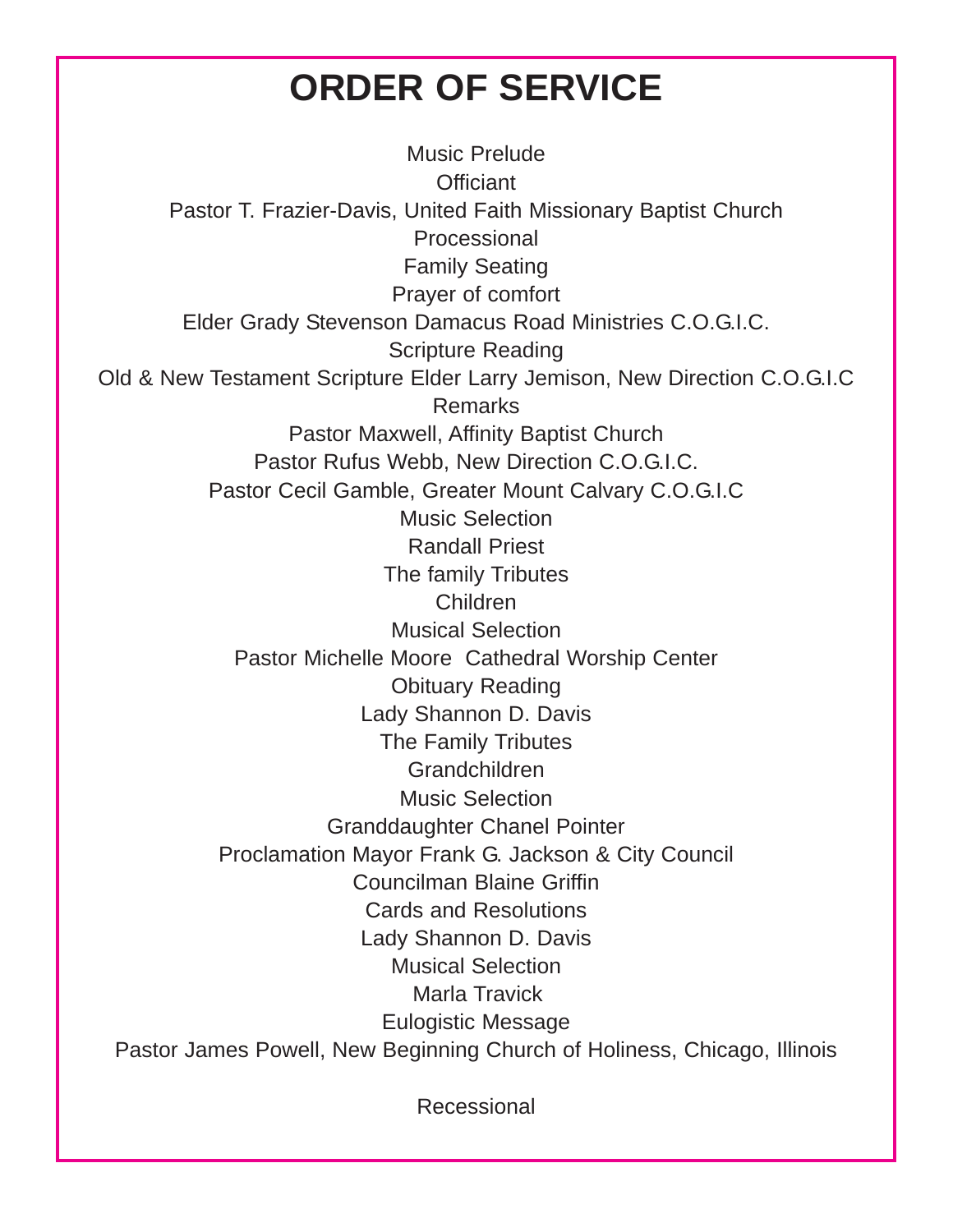

L uella Pointer (nee) Lamar was born September 17,1927 In LaComer , Mississippi to the late Tommy Lamar and Lady B. Lamar. She migrated to Cleveland, Ohio following her sister Annie Priest where she met and married her husband Henderson Pointer who proceeded her in death.

From that union came ten children of which one proceeded her in death. She always loved her family and often wanted her family outings to be at the favorite place the Golden Coral. There was always a lot of chatter around her with so many of us. Huge holiday celebrations where a good time was had by all.

She worked at St. Luke's Hospital until retired in environmental services.

She loved her family, and always had some advice for of all of them individually, and was proud of us all.

She loved the Casino slots, and would often go even if she had to go alone up until a few years ago, and she loved talking to her friends on the phone. She was a member of the Mt. Gillion Baptist Church until she could no longer attend under the Late Reverend Freddie Brown. She loves music, and loves tapping her foot to it, and she loved the game shows.

Luella leaves to cherish her memory, her children, James Powell Jr. (Mary), Priscilla , Raymon who proceeded her in death (Anita), Yvonne, Sylvia, Ronnie, Ike David, Pecola, Lynell and Henderson Jr. (Shannon). Her grandchildren, great grandchildren, and her great grandchildren and her granddaughter Gloria, that proceeded her in death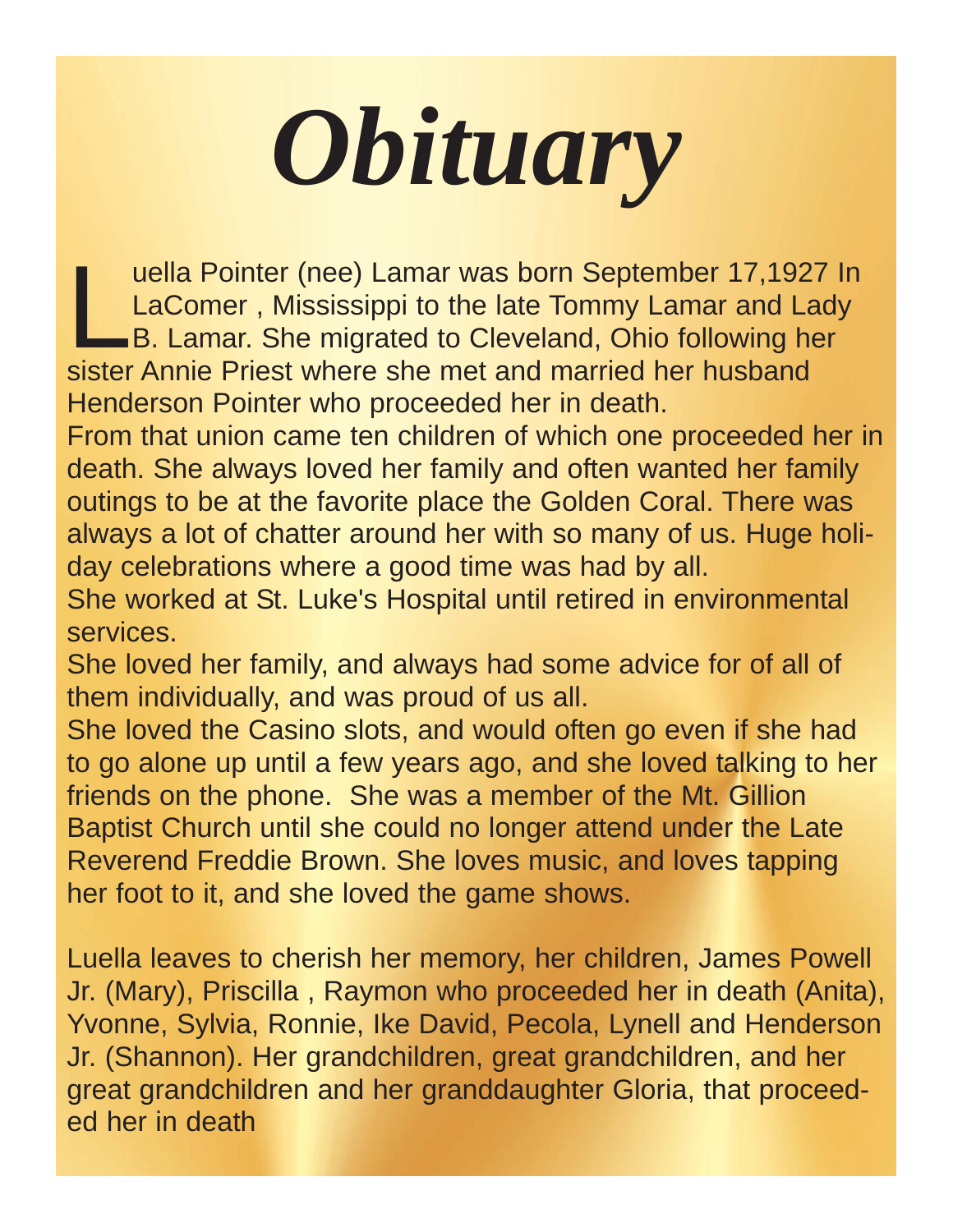An Eternal Memory...

...Until We Meet Again

Those special memories of you will always bring a smile if only I could have you back for just a little while Then we could sit and talk again just like we used to do you always meant so very much and always will do too The fact that you're no longer here will always cause me pain but you're forever in my heart **YourLoving Children**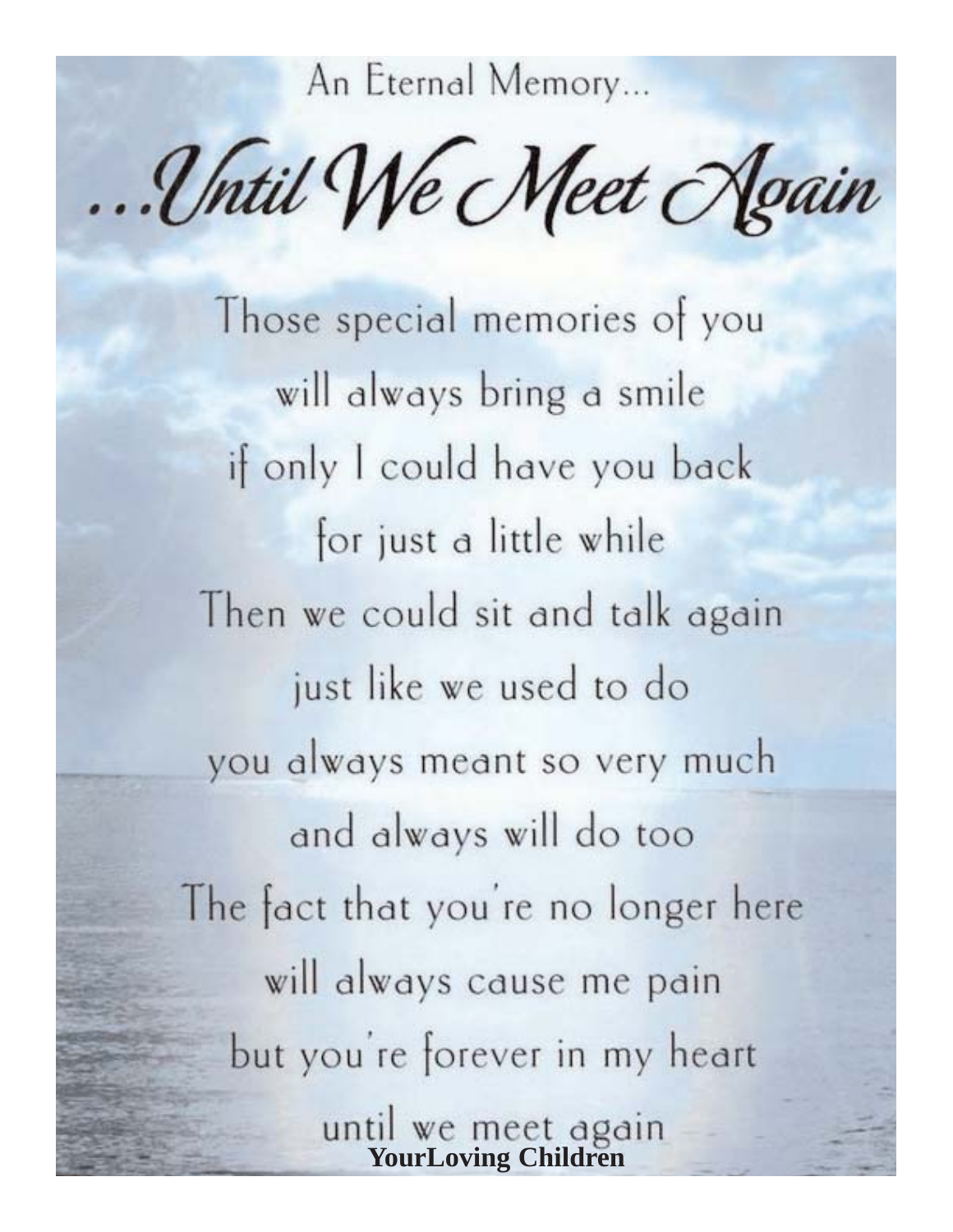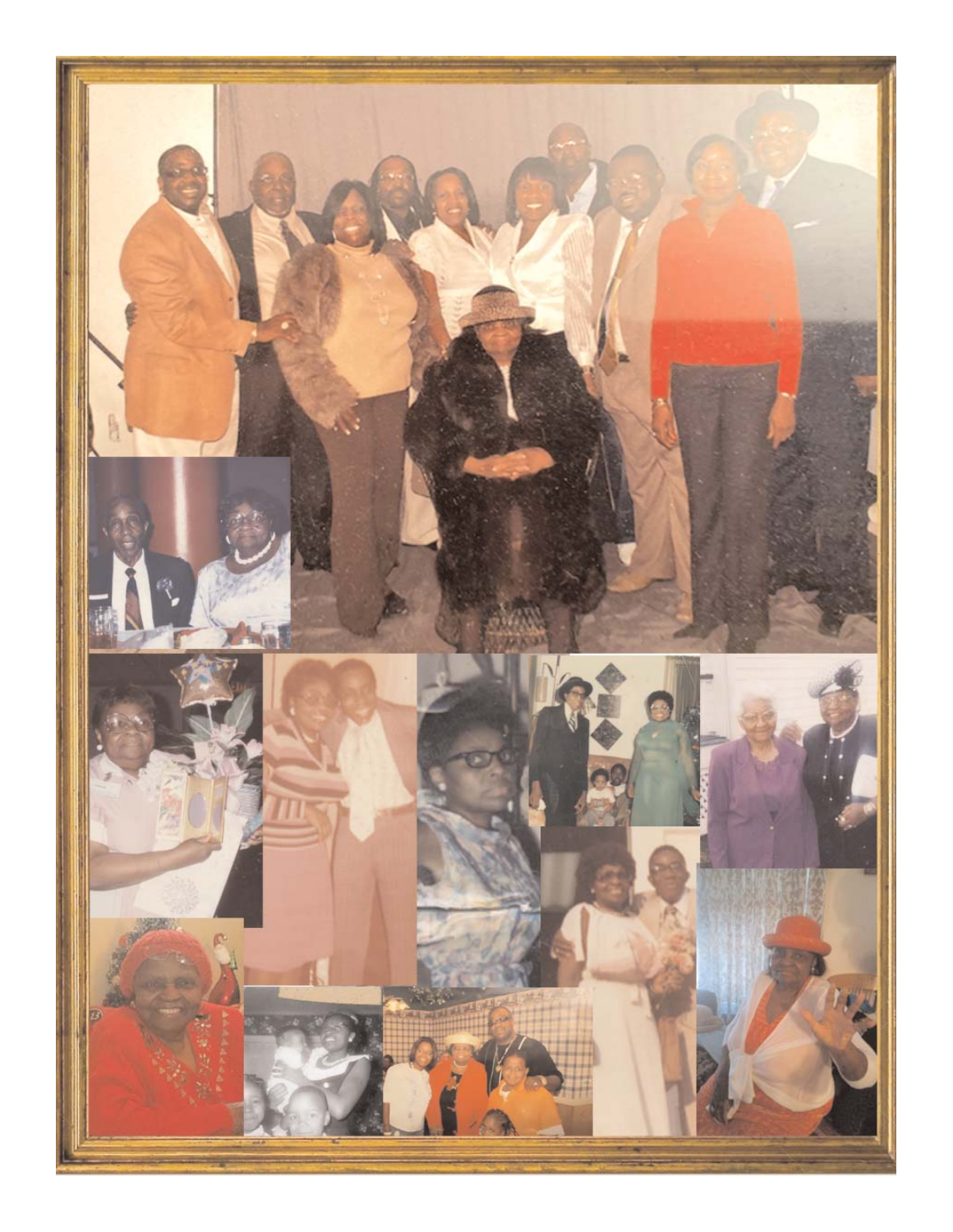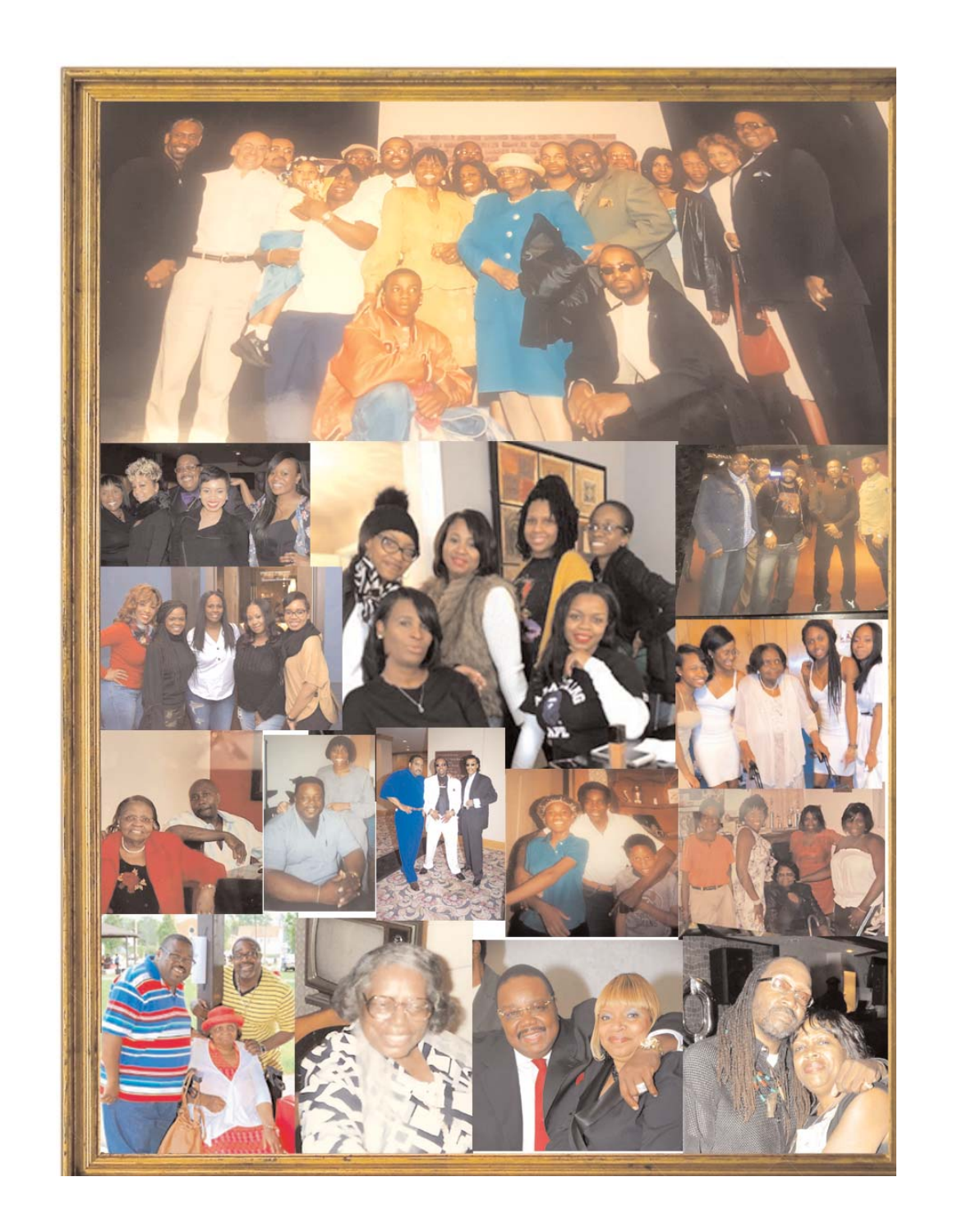

**A wife, a mother, a grandma too, This is the legacy we have from you You taught us love and how to fight You gave us strength, you gave us might. A stronger person would be hard to find, And in your heart you were always kind. You fought for us all in one way or another Not just as a wife not just as a mother.**

**For all of us you gave your best And now the time has come for you to rest. So go in peace, you've earned your sleep, Your love in our hearts we'll eternally keep.**

**With love from your grandchildren and great grandchildren**